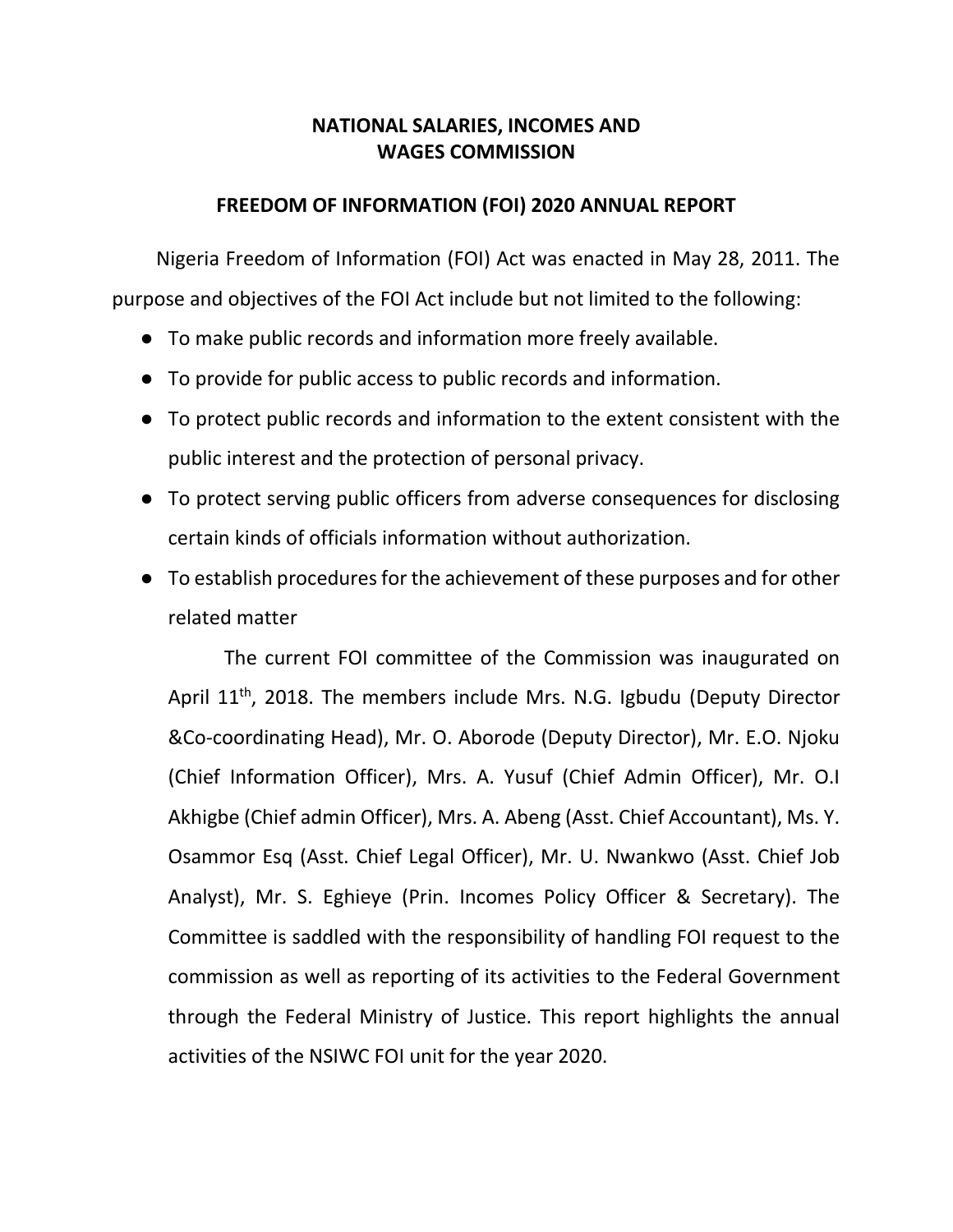## **2. THE NUMBER OF FOI TRAININGS THE COMMISSION HAD IN THE YEAR 2020**

The Commission had no FOI training in 2020.

# **3. FOI REQUESTS RECEIVED IN 2020**

The Commission received and treated one (1) FOI request in 2020.